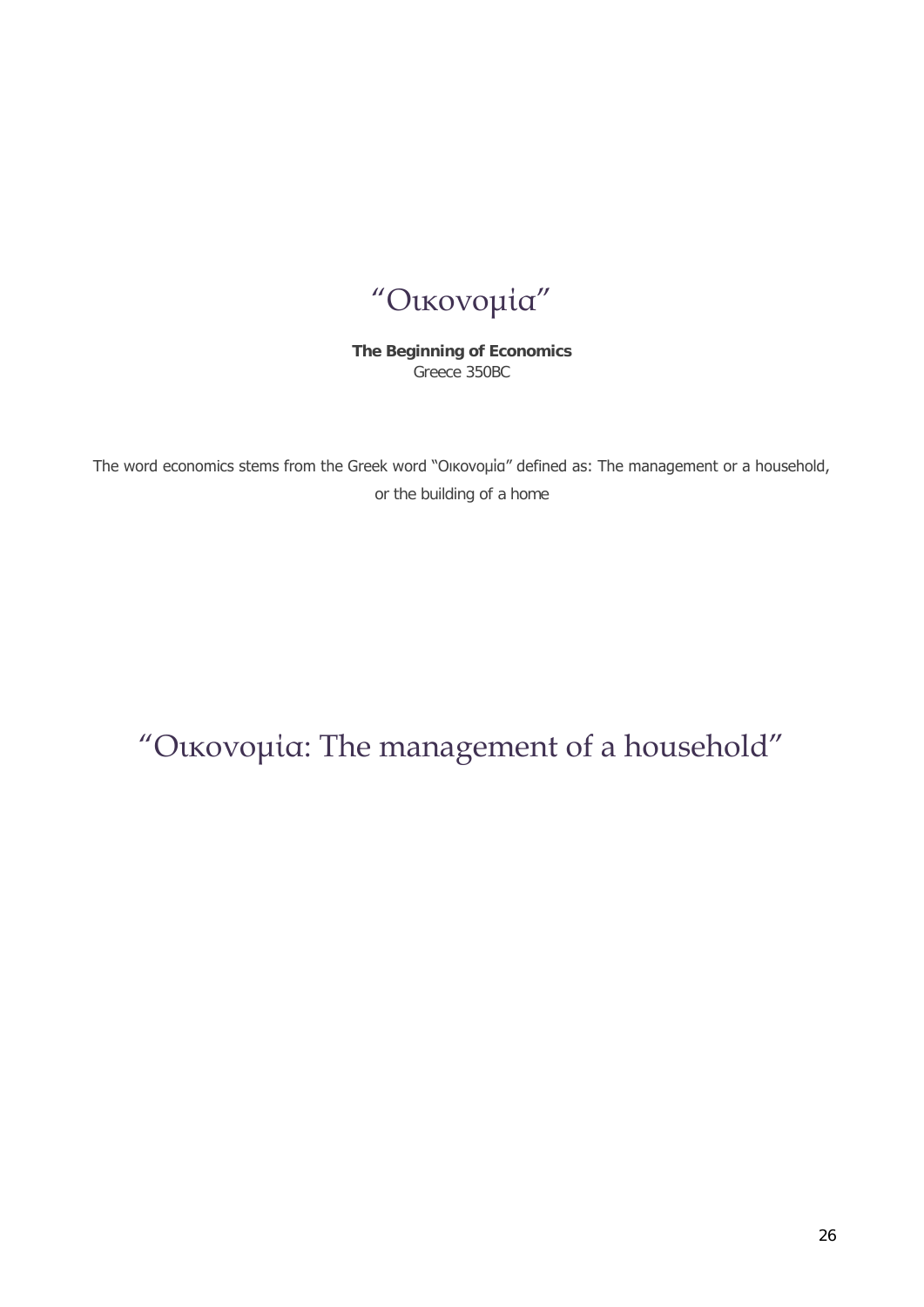# American Butterfly The Theory of Every Business

Chapter 2 \_\_\_\_\_\_\_\_\_\_\_\_\_\_\_\_\_\_\_\_\_\_\_\_\_\_\_\_\_\_\_\_\_\_\_\_

#### The Suppliers Butterfly

Page 27: The Suppliers Butterfly

Page 38: A brief introduction to POP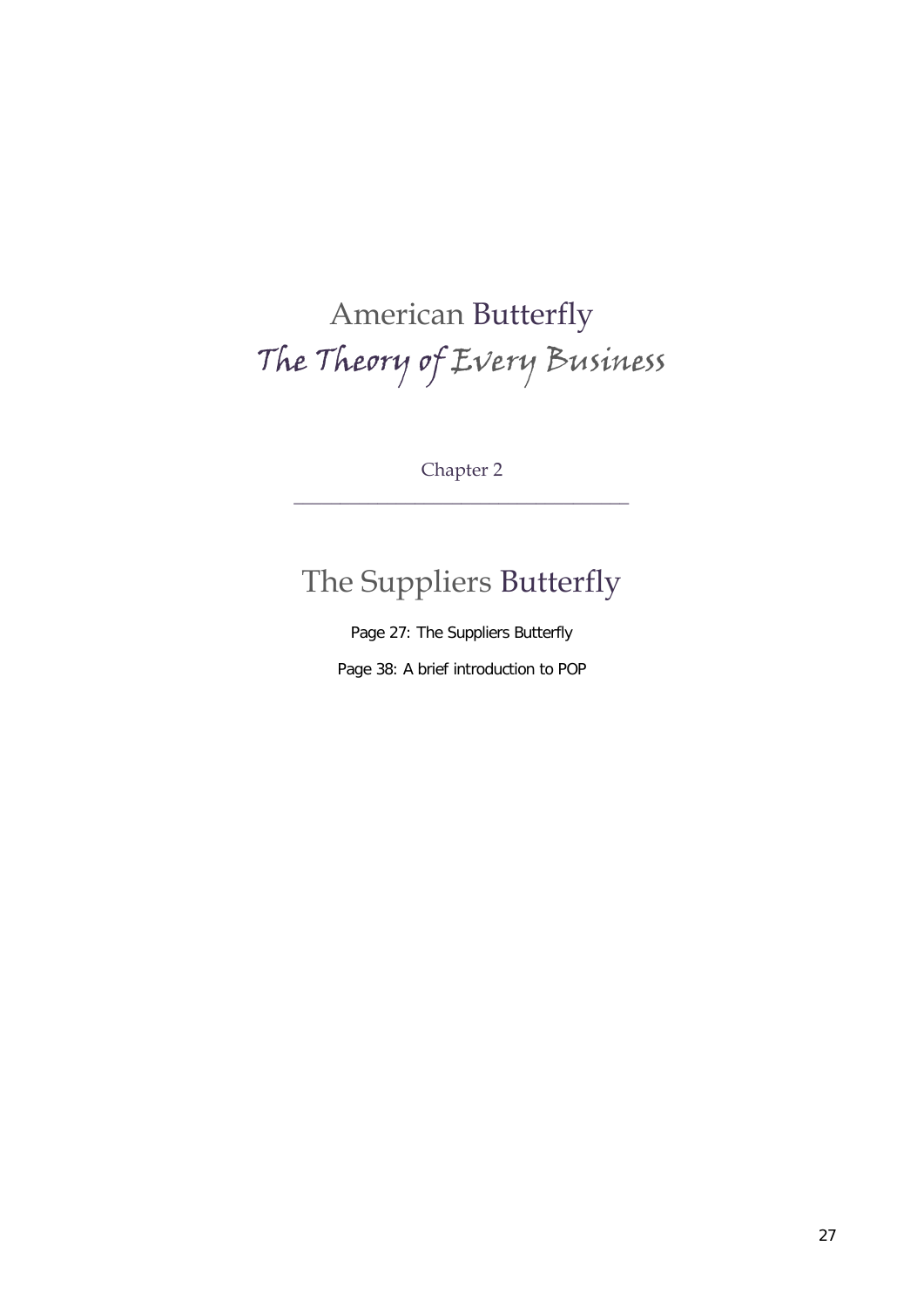## The Suppliers Butterfly

To our right, we see the second circular events butterfly including 16 factors. This example is presented to demonstrate how much profit the first wave of building supply companies can look forward to.

To assist the understanding of the process this presentation is interactive, as you can see, under the 16 headings on our butterfly there are check boxes. Over the following page is a spreadsheet that suggests an increase or decrease in profitability assigned to each box, alongside a brief explanation. Please read the explanation and its predicated increase or decrease and write your opinion in the each box.

#### **This serves three purposes:**

**First:** Answers will assist the process, and may lead to an increase or decrease in the forecast or result in a more detailed explanation presented.

**Second:** Correct answers become a validation exercise.

**Third:** The exercise is designed to engage the mind, and make the reader appreciate the mathematics, it's one thing to read a profit forecast summary suggesting a 5174% return on investment, it's another to have looked at and agreed with its every detail.

As a general rule, with all questions, due to a large degree of leeway, most, if not all estimates have been set lower that most would forecast. For instance in the authors personal experience, the loss of all financial staff and accounting costs, alongside the correct financial data presented and advice from a dedicated operation centre would have lead to a 50% rise in profitability, however for cautions sake only a 5% rise in profitability is recorded. When answering questions, please do not follow the authors caution, please give a genuine estimate, not guarded or over exaggerated, writing in higher or lower percentage rises where applicable.

**Before getting into specifics, the resort expansion program needs to be highlighted:**

In the last section we heard that \$2 billion plus, is directly invested into each resort, where after the first \$1 billion in profit from all networked companies is reinvested, in theory creating capital assets worth twice the investment price. The time it takes for the initial \$1 billion in profit to be made and reinvested is estimated at just over two years.

After which by the end of the fourth year another \$1 billion in profit is projected to be generated, this \$ 1 billion is matched or increased by a new set of mainly small businesses, thus enough capital is available to start another resort and operation center, within a 6000 square mile radius of the initial resort.

After which, via the "Baby POP" cash injection process, this procedure repeats over 22 years until 16 resorts and operation centers are created within the 6000 square miles, approximately one every 28 miles.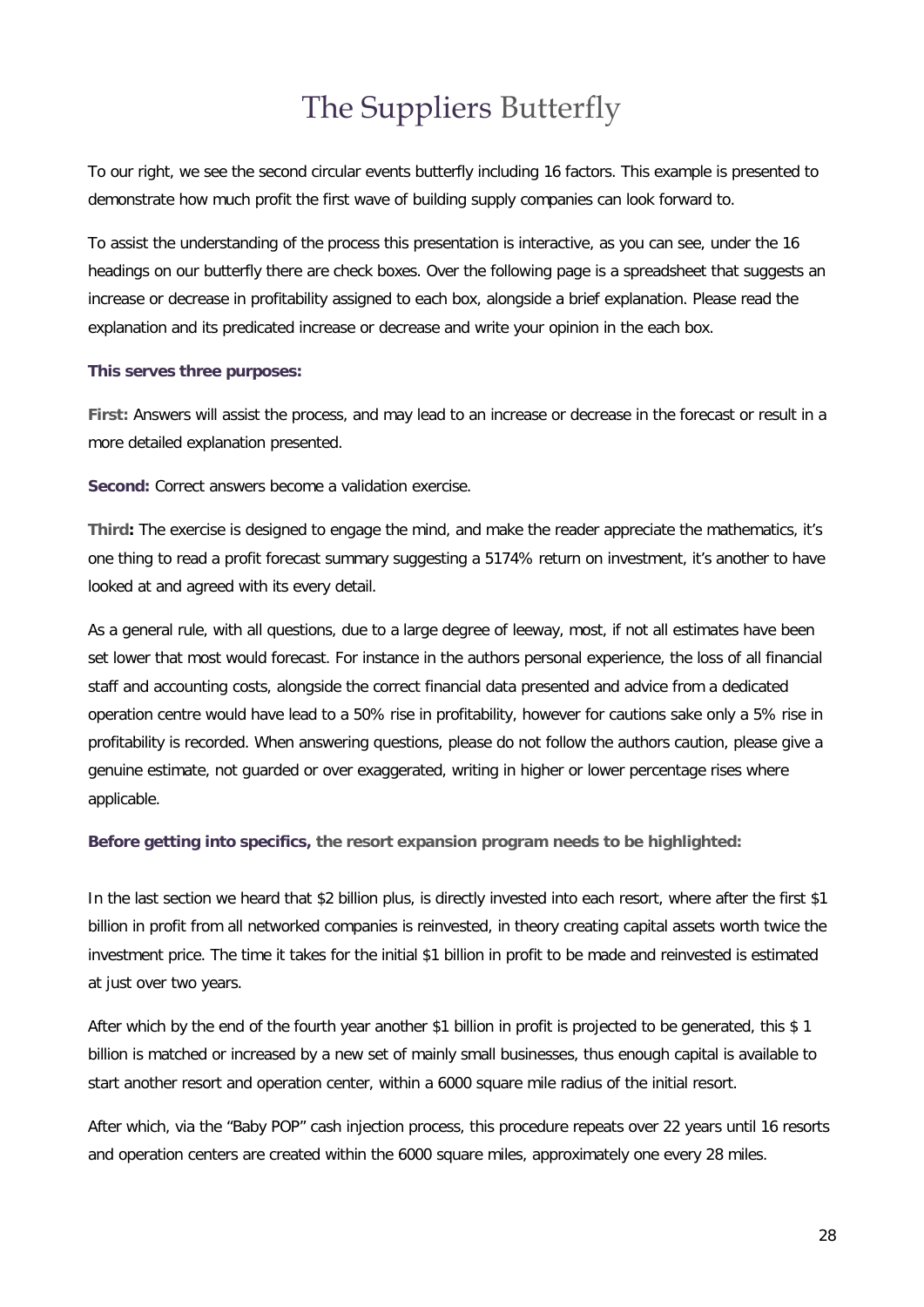All told, including home building, shops, offices, malls, marina's, attractions, hospitals, university campuses, municipal buildings, a sports village and infrastructure over the first four years 2014 to 2018 upwards of \$2.5 billion is spent. For this excursive we will assume half goes to the contractors and laborers and the balance on supplies, bricks, mortar, roofing, bathrooms, tiles, windows and the like.

For this example I have created a fictitious window manufacturing company entitled "The Window Factory" specializing in residential aluminum windows. To supply all the homes in a resort "The Window Factory" receives an annual order worth \$2.5 million.

Like many or even most US small businesses in the construction industry, we shall suggest the currently this company is simply treading water, making enough to cover costs only. To start proceedings "The Window Factory" will take out a \$2.5 million loan, supplied by a network bank, paying interest only, as such "The Window Factory" starts its network life making a 6% annual loss.

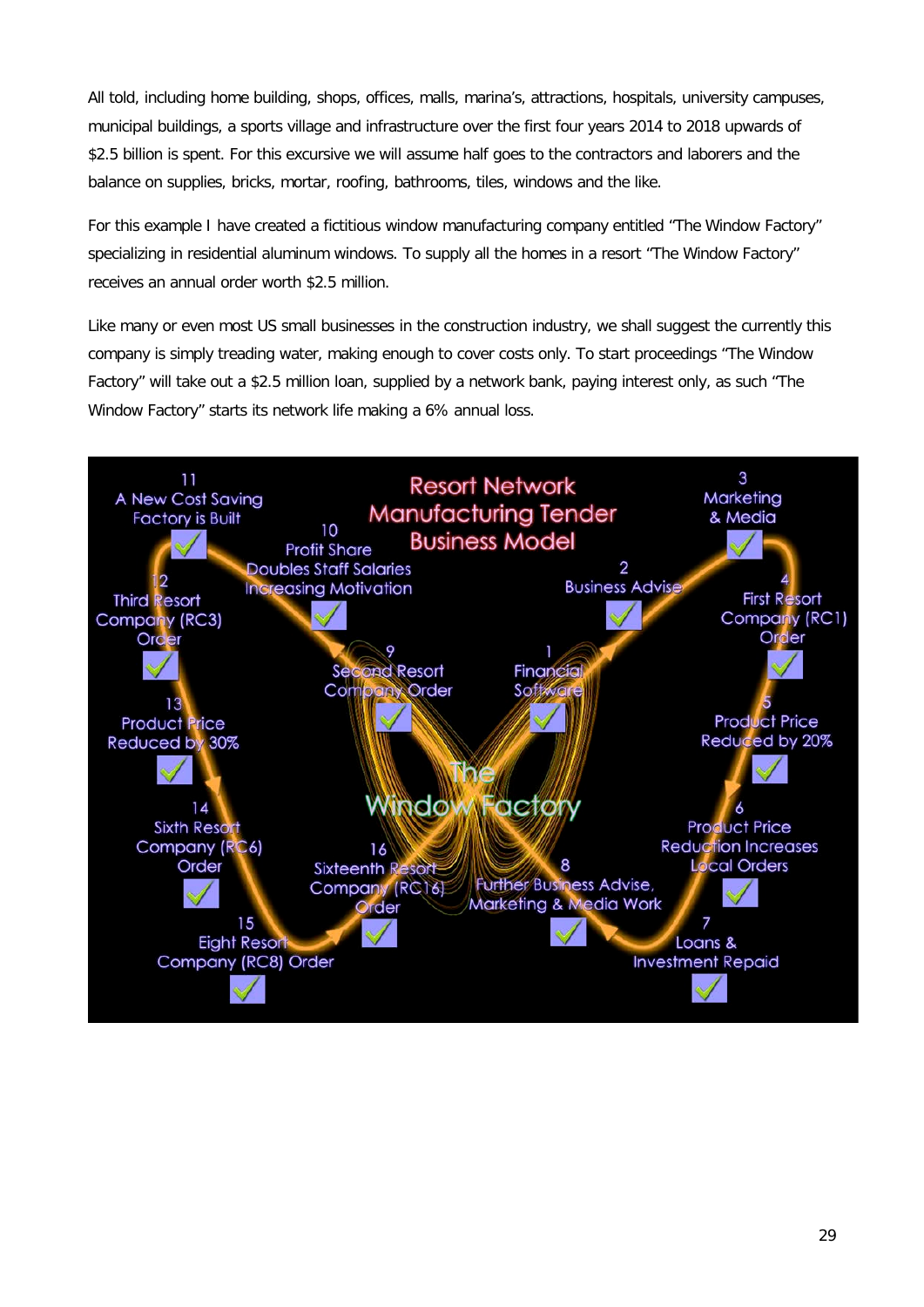|                |                        | $\overline{2}$    | $\overline{3}$  | $\overline{4}$  | 5 <sup>5</sup>  | 6 <sup>1</sup> | $\overline{7}$   | 8                 | 9 <sup>°</sup>  | 10          |
|----------------|------------------------|-------------------|-----------------|-----------------|-----------------|----------------|------------------|-------------------|-----------------|-------------|
|                | <b>The Window</b>      | 2012              | $2014 +$        | $2014 +$        | $2014 +$        | $2014 +$       | $2014 +$         | $2014 +$          | $2014 +$        | $2018 +$    |
|                | <b>Factory</b>         |                   | CE <sub>1</sub> | CE <sub>2</sub> | CE <sub>3</sub> | CE4            | CE <sub>5a</sub> | CE <sub>5</sub> b | CE <sub>6</sub> | CE7         |
|                | <b>Investment</b>      | <b>Operations</b> | Finance         | <b>Business</b> | Marketing       | Resort 1       | Product          | <b>Suppliers</b>  | Local           | Loans       |
|                | \$2,500,000            |                   | Software        | Advice          | Media, PR       | Order 1        | <b>Discount</b>  | <b>Discount</b>   | Orders          | Repaid      |
| a              | <b>Owner Salary</b>    | \$100,000         | \$100,000       | \$100,000       | \$100,000       | \$100,000      | \$100,000        | \$100,000         | \$100,000       | \$125,000   |
| $\mathsf{b}$   | <b>Staff Salaries</b>  | \$250.000         | \$250,000       | \$250,000       | \$250,000       | \$350,000      | \$350,000        | \$350,000         | \$350.000       | \$350.000   |
| $\overline{C}$ | <b>Total Salaries</b>  | \$350,000         | \$350,000       | \$350,000       | \$350,000       | \$450,000      | \$450,000        | \$450,000         | \$450,000       | \$475,000   |
| d              | Social Taxes 1         | \$21,700          | \$21,700        | \$21,700        | \$21,700        | \$27,900       | \$27,900         | \$27,900          | \$27,900        | \$29,450    |
| e              | Loans                  | \$75,000          | \$75,000        | \$75,000        | \$75,000        | \$75,000       | \$75,000         | \$75,000          | \$75,000        | \$0         |
|                | <b>Investment Load</b> | \$150,000         | \$150,000       | \$150,000       | \$150,000       | \$150,000      | \$150,000        | \$150,000         | \$150,000       | \$0         |
| $\mathbf{q}$   | Accounting             | \$100,000         | \$0             |                 |                 |                |                  |                   |                 |             |
| h              | Advertising            | \$125,000         | \$150,000       | \$150,000       | \$100,000       | \$100,000      | \$100,000        | \$100,000         | \$100,000       | \$100,000   |
|                | Miscellaneous          | \$328,300         | \$328,300       | \$275,000       | \$275,000       | \$300,000      | \$300,000        | \$300,000         | \$350,000       | \$350,000   |
|                | <b>Operations Cost</b> | \$1,150,000       | \$1,075,000     | \$1,021,700     | \$971,700       | \$1,102,900    | \$1,102,900      | \$1,102,900       | \$1,152,900     | \$954,450   |
| k              | <b>Local Sales</b>     | \$2,500,000       | \$2,625,000     | \$2,887,500     | \$3,320,625     | \$3,320,625    | \$2,656,500      | \$2,656,500       | \$3,320,625     | \$3,320,625 |
|                | Local Sales +/-        |                   | 105%            | 110%            | 115%            | 100%           | 80%              | 100%              | 125%            | 100%        |
| m              | <b>Resorts Orders</b>  |                   |                 |                 |                 | \$2,500,000    | \$2,500,000      | \$2,500,000       | \$2,500,000     | \$2,500,000 |
| $\mathsf{n}$   | <b>Total Sales</b>     | \$2,500,000       | \$2,625,000     | \$2,887,500     | \$3,320,625     | \$5,820,625    | \$5,156,500      | \$5,156,500       | \$5,820,625     | \$5,820,625 |
| $\Omega$       | Sales Tax              | \$250,000         | \$262,500       | \$288,750       | \$332,063       | \$582,063      | \$515,650        | \$515,650         | \$582,063       | \$582,063   |
| $\overline{D}$ | <b>Materials Cost</b>  | \$1,250,000       | \$1,312,500     | \$1,155,000     | \$1,328,250     | \$2,328,250    | \$2,578,250      | \$2,320,425       | \$2,619,281     | \$2,619,281 |
| q              | Materials %            | 50.00%            | 50.00%          | 40.00%          | 40.00%          | 40.00%         | 50.00%           | 45.00%            | 45.00%          | 45.00%      |
| r              | <b>Total Costs</b>     | \$2,650,000       | \$2,650,000     | \$2,465,450     | \$2,632,013     | \$4,013,213    | \$4,196,800      | \$3,938,975       | \$4,354,244     | \$4,155,794 |
| s              | Profit Before (PS)     | $-$150,000$       | $-$25,000$      | \$422,050       | \$688,613       | \$1,807,413    | \$959,700        | \$1,217,525       | \$1,466,381     | \$1,664,831 |
|                | Profit Share (PS)      | 12.5%             | 12.5%           | 12.5%           | 12.5%           | 12.5%          | 12.5%            | 12.5%             | 12.5%           | 12.5%       |
| u              | <b>Staff Bonuses</b>   | \$0               | $- $3,125$      | \$52,756        | \$86,077        | \$225,927      | \$119,963        | \$152,191         | \$183,298       | \$208,104   |
| $\overline{V}$ | Social taxes 2         | \$0               | $-$194$         | \$3,271         | \$5,337         | \$14,007       | \$7,438          | \$9,436           | \$11,364        | \$12,902    |
| W              | <b>Total Profits</b>   | $-$150.000$       | $-$21,681$      | \$366,023       | \$597,199       | \$1,567,478    | \$832,300        | \$1,055,899       | \$1,271,719     | \$1,443,825 |
| $\mathsf{x}$   | Profit vs. Revenue     | $-6%$             | $-1%$           | 13%             | 18%             | 27%            | 16%              | 20%               | 22%             | 25%         |
|                | Investment             | \$2,500,000       |                 |                 |                 |                |                  |                   |                 |             |
|                | 2036 Return            | \$123,207,106     |                 |                 |                 |                |                  |                   |                 |             |
|                | 4800%                  | \$120,000,000     |                 |                 |                 |                |                  |                   |                 |             |
|                | 2036 Profits           | \$129,356,130     |                 |                 |                 |                |                  |                   |                 |             |
|                | Return %               | 5175%             |                 |                 |                 |                |                  |                   |                 |             |
|                | <b>Annual Interest</b> | 19.65%            |                 |                 |                 |                |                  |                   |                 |             |

Above we find the suppliers and manufacturing butterfly spreadsheet, the blue squares indicate a profitable event, the orange representing an event that increases costs, pink squares indicating money in, and grey indicating expenses.

Column 2, row (n) "Total Sales" indicates The Window Factory is receiving \$2.5Million a year. In row (r) "Total Costs," including the interest on the investment loan, are at \$2.65Million: As such row (w) "Total Profits" is equal to -\$150,000, beneath this, row (x) indicates the company's profit vs. revenue ratio is at minus 6%.

**SB is short for "Suppliers Butterfly Question"**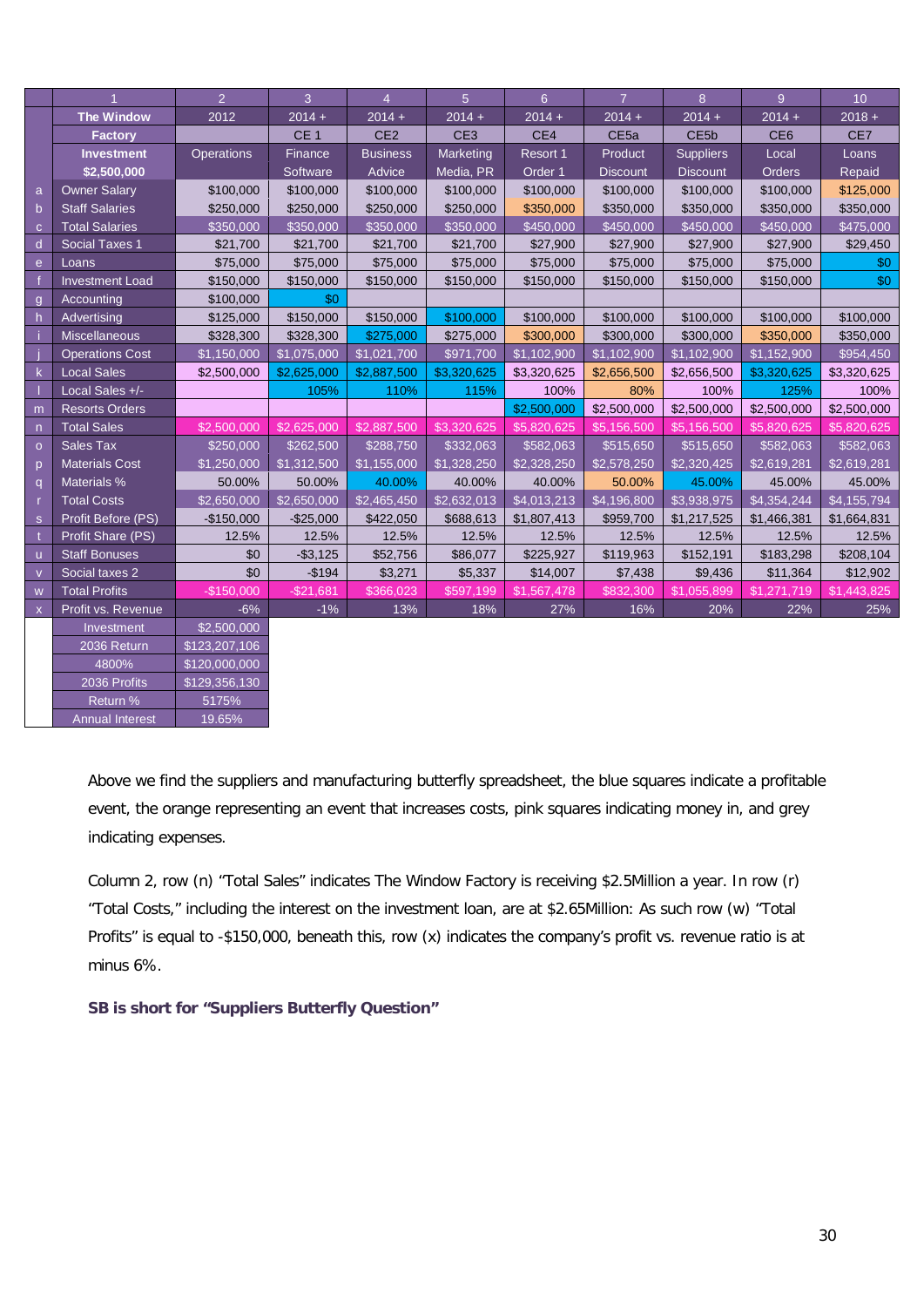| 11                             | 12              | 13                      | 14          | 15           | 16                | 17                | 18           | 19           | 20           |
|--------------------------------|-----------------|-------------------------|-------------|--------------|-------------------|-------------------|--------------|--------------|--------------|
| $2018 +$                       | $2018 +$        | $2018 +$                | $2021 +$    | $2021 +$     | $2021 +$          | $2021 +$          | $2026+$      | $2028+$      | $2036+$      |
| CE <sub>8</sub>                | CE <sub>9</sub> | <b>CE10</b>             | <b>CE11</b> | <b>CE12</b>  | CE <sub>13a</sub> | CE <sub>13b</sub> | <b>CE14</b>  | <b>CE15</b>  | <b>CE16</b>  |
| <b>Advisory 2</b><br>Marketing | <b>Resort 2</b> | <b>Staff</b>            | <b>New</b>  | Resort 3     | Product           | Supplier          | Resort 6     | Resort 8     | Resort 16    |
|                                | Order 1+1       | Efficiency              | Factory     | Order 2+1    | <b>Discount</b>   | <b>Discount</b>   | Order 3+3    | Order 4+4    | Order 4+12   |
| \$125,000                      | \$125,000       | \$125,000               | \$150,000   | \$150,000    | \$150,000         | \$150,000         | \$200,000    | \$250,000    | \$250,000    |
| \$350,000                      | \$350,000       | \$350,000               | \$350,000   | \$350,000    | \$350,000         | \$350,000         | \$450,000    | \$550,000    | \$600,000    |
| \$475,000                      | \$475,000       | \$475,000               | \$500,000   | \$500,000    | \$500,000         | \$500,000         | \$650,000    | \$800,000    | \$850,000    |
| \$29,450                       | \$29,450        | \$29,450                | \$31,000    | \$31,000     | \$31,000          | \$31,000          | \$40,300     | \$49,600     | \$52,700     |
|                                |                 |                         |             |              |                   |                   |              |              |              |
|                                |                 |                         |             |              |                   |                   |              |              |              |
|                                |                 |                         |             |              |                   |                   |              |              |              |
| \$300,000                      | \$300,000       | \$300,000               | \$300,000   | \$300,000    | \$300,000         | \$300,000         | \$300,000    | \$400,000    | \$500,000    |
| \$350,000                      | \$350,000       | \$350,000               | \$225,000   | \$300,000    | \$300,000         | \$400,000         | \$500,000    | \$600,000    | \$700,000    |
| \$1,154,450                    | \$1,154,450     | \$1,154,450             | \$1,056,000 | \$1,131,000  | \$1,131,000       | \$1,231,000       | \$1,490,300  | \$1,849,600  | \$2,102,700  |
| \$4,150,781                    | \$4,150,781     | \$5,188,477             | \$6,485,596 | \$6,485,596  | \$4,539,917       | \$6,809,875       | \$8,512,344  | \$10,640,430 | \$15,960,646 |
| 125%                           | 100%            | 125%                    | 125%        | 100%         | 70%               | 150%              | 125%         | 125%         | 150%         |
| \$2,500,000                    | \$2,750,000     | \$2,750,000             | \$2,750,000 | \$5,250,000  | \$5,250,000       | \$5,250,000       | \$8,250,000  | \$11,000,000 | \$13,000,000 |
| \$6,650,781                    | \$6,900.781     | \$7,938,477             | \$9,235,596 | \$11,735,596 | \$9,789,917       | \$12,059,875      | \$16,762,344 | \$21,640,430 | \$28,960,646 |
| \$665,078                      | \$690,078       | \$793,848               | \$923,560   | \$1,173,560  | \$978,992         | \$1,205,988       | \$1,676,234  | \$2,164,043  | \$2,896,065  |
| \$2,826,582                    | \$2,932,832     | \$3,175,391             | \$2,770,679 | \$3,520,679  | \$4,405,463       | \$4,823,950       | \$6,704,938  | \$8,656,172  | \$11,584,258 |
| 42.50%                         | 42.50%          | 40.00%                  | 30.00%      | 30.00%       | 45.00%            | 40.00%            | 40.00%       | 40.00%       | 40.00%       |
| \$4,646,110                    | \$4,777,360     | $$5,12\overline{3,688}$ | \$4,750,238 | \$5,825,238  | \$6,515,454       | \$7,260,938       | \$9,871,472  | \$12,669,815 | \$16,583,023 |
| \$2,004,671                    | \$2,123,421     | \$2,814,788             | \$4,485,357 | \$5,910,357  | \$3,274,463       | \$4,798,938       | \$6,890,872  | \$8,970,615  | \$12,377,623 |
| 12.5%                          | 12.5%           | 12.5%                   | 12.5%       | 12.5%        | 12.5%             | 12.5%             | 12.5%        | 12.5%        | 12.5%        |
| \$250,584                      | \$265,428       | \$351,849               | \$560,670   | \$738,795    | \$409,308         | \$599,867         | \$861,359    | \$1,121,327  | \$1,547,203  |
| \$15,536                       | \$16,457        | \$21,815                | \$34,762    | \$45,805     | \$25,377          | \$37,192          | \$53,404     | \$69,522     | \$95,927     |
| \$1,738,551                    | \$1,841,537     | \$2,441,125             | \$3,889,926 | \$5,125,757  | \$2,839,778       | \$4,161,879       | \$5,976,109  | \$7,779,766  | \$10,734,493 |
| 26%                            | 27%             | 31%                     | 42%         | 44%          | 29%               | 35%               | 36%          | 36%          | 37%          |

**SB1. Colum 3 - Financial Software:** The first blue box in row (g) indicates a decrease in costs, as all financial tasks from bookkeeping to auditing, are handled by the staff at the operation center. The second blue boxes (k & l) are as one, the lower (l) indicating a 5% rise in financial efficiency. The software is directly linked to the bank removing most human interaction. Instead of one check and balance system, the software has four running concurrently, due to the financial systems, cash handling aside, human error and fraud become all but impossible.

Due to the increase in financial efficiency, is the 5% rise in revenue recorded in row (l) justified?

**Please indicate your answer in the fields below, if higher or lower write in the percentage**

Higher \_\_\_\_\_\_\_\_\_ OK \_\_\_\_\_\_\_\_ Lower \_\_\_\_\_\_\_?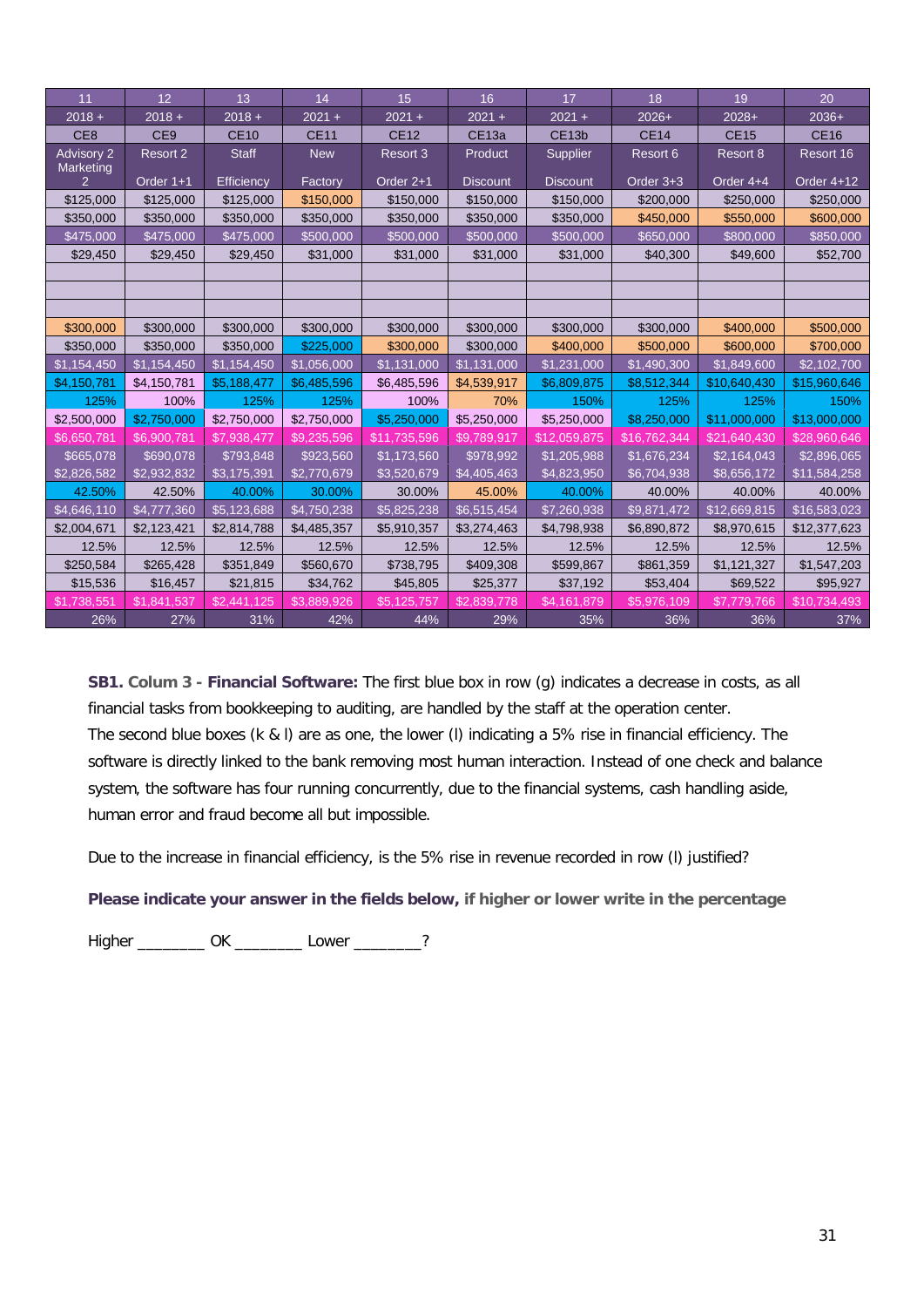**SB2. Colum 4 – Business Advise:** Over the first 4 years a team of a hundred or so senior analysts, logistics experts, engineers, software developers, network officers and industry specific business persons will spend six months working on the task of making all the window companies on the network more efficient, from cost savings, to sales techniques, to sourcing cheaper suppliers.

Over time, with hundreds of window companies on the network, each company's triumphs and failures are recorded and analyzed, the information used to assist others.

At The Window Factory's home resort & operation center, dedicated analysts gather all the data from the think tank, tweak the software and share the knowledge and findings. As a result, a 16% reduction in miscellaneous expenses is forecast (from energy to staples), a 10% increase in sales is predicted and material costs are expected to be reduced from 50% of total sales to 40%.

Higher \_\_\_\_\_\_\_\_\_ OK \_\_\_\_\_\_\_\_ Lower \_\_\_\_\_\_\_?

**SB3. Colum 5 - Marketing Media & PR:** Initially the dedicated Media & Marketing division working from the operations center make the S-World & S-Web applications, including photographing, filming & 3D rendering of the products, alongside the S-World presence, S-Web creates a state of the art website for The Window Factory, that alongside their own windows and accessories, offers many different types of windows from the other companies on the network, alongside many other building services, patio's, bathrooms, kitchens, etc., which when sold generate extra revenue.

One also needs to factor in, the general good will of the people in the catchment area knowing that a purchase from "The Window Factory" is securing their pensions, healthcare and indeed helping to save the planet.

All factors combined increase sales by 15%, Higher \_\_\_\_\_\_\_\_ OK \_\_\_\_\_\_\_\_ Lower \_\_\_\_\_\_?

**SB4. Colum 6 - Resort Order 1:** The main advantage for The Window Factory and all other manufacturing companies is guaranteed orders from the networks to which it is affiliated.

SB4 is not a question field, as it is a definite action within the business plan. The first order from a resort network is placed; an increase in materials, sales tax, salaries and miscellaneous spending increases costs to \$4Million, while sales increase to 5.8Million, after the staff profit share bonus, "The Window Factory" is now making over \$1.5Million in profit.

**SB5 a. Colum 7 - Product Discount:** With profit up from zero to \$1.5Million plus, a profit vs. revenue ratio of 27%, The Window Factory can afford to reduce the cost of its products by 20% as is desired by the resort network. However the resort does not reduce its \$2.5Million order rather orders more, this effects the price of materials which rises from 40% to 50%. Overall profit is halved. (This is not a question field)

**SB5 b. Colum 8 - Product Discount:** However as the suppliers to "The Window Factory" are applying the same system their costs have also been reduced, but as more raw materials are used, not to the same factor as such the price of materials lowers from 50% to 45%. (This is not a question field)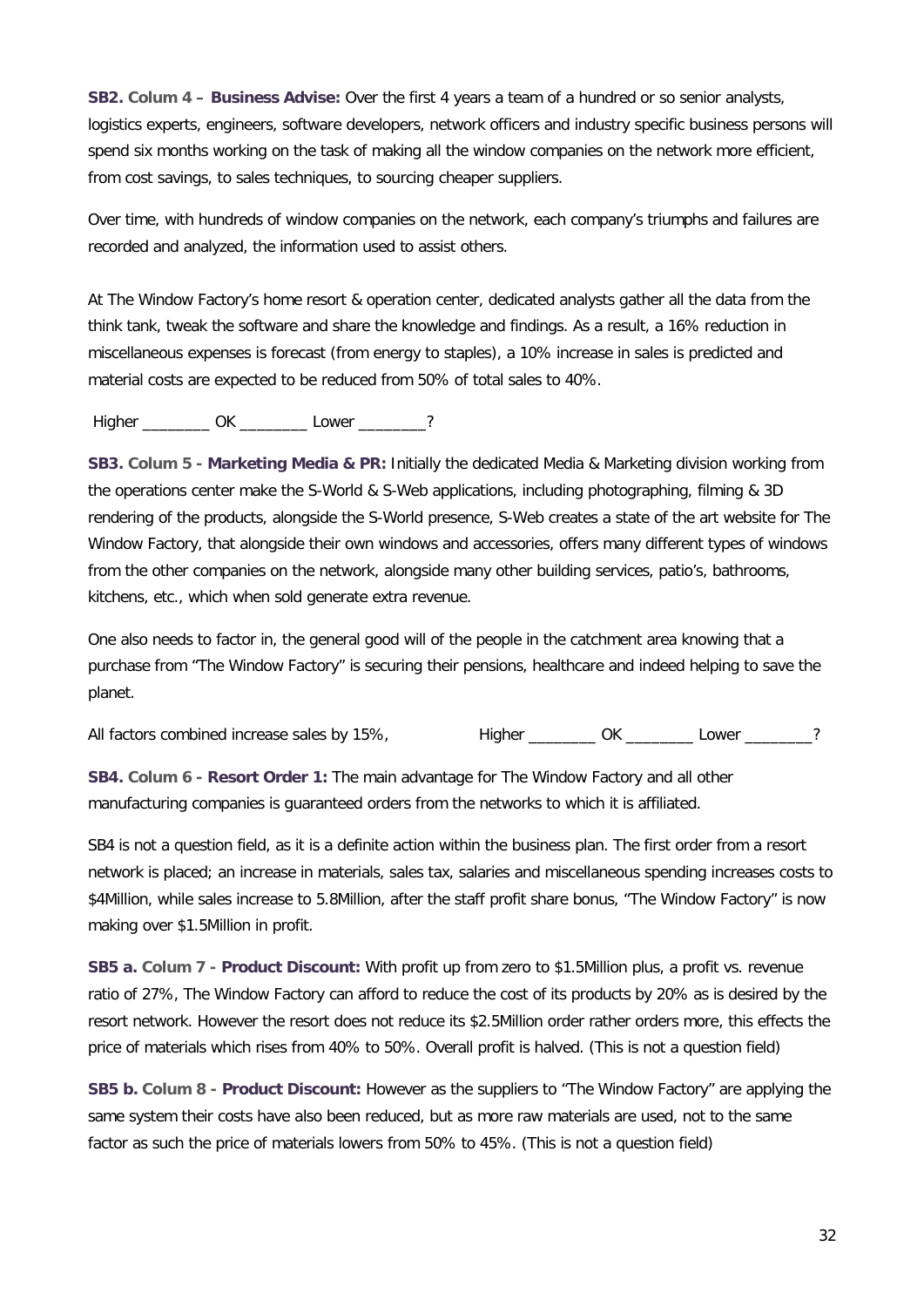**SB6. Colum 9 - Local Orders:** Due to the 20% discount in price it is forecast that local orders increase by 25%.

Is this a reasonable assessment? This higher This areasonable assessment?

**SB7. Colum 10 - Loans Repaid:** Between 2018 and 2021 all loans are repaid. (This is not a question field)

**SB8. Colum 11 - Advisory 2, marketing 2:** With over 4 years spent at the operations centre on business analysis, network growth, improvements in software alongside continued marketing and internet work , material costs are expected to fall by 2.5% & and 25% increase in local sales is forecast?

Is this a reasonable assessment? Higher \_\_\_\_\_\_\_\_ OK \_\_\_\_\_\_\_ Lower \_\_\_\_\_\_?

**SB9. Colum 12 - Resort Order 2 (1+1):** In 2018 construction in the second resort is destined to begin, however the large investment into RC1 has been spent, and whist a continued housing and retail operation is expected for cautions sake, only a small operation is forecast at 10% of previous costs, hence one sees an increase of \$250,000 in (m) the Resorts orders row. Please note the (1+1) this indicates, one big order (first 4 years) and one continued operation. (This is not a question field)

**SB10. Colum 13 - Staff Efficiency:** Please note row (u) "Staff Bonuses" and the row above (t) "Profit Share", 12.5% of the profit made by the company is shared amongst the staff. By 2018 after 5 years staff salaries have effectively doubled, if the company had made more sales their salaries could have tripled. Staff are offered first phase property purchase options in future resorts and subsided eco friendly automobile purchases at 30% below manufacturing costs with a 4 year 50% buy back, making a \$10,000 car cost \$52 a month, the same cost as one would pay for a day's hire.

As such wastage of raw materials is expected to be reduced lowering material costs from 42.5% to 40% and local sales are forecast to increase by 25% as all, especially the sales staff are motivated to increase profitability.

Note this increase in sales and efficiency is factored over five or six years.

Is this a reasonable assessment?

| ligher | ١V |  | _ower |  |
|--------|----|--|-------|--|
|--------|----|--|-------|--|

**SB11. Colum 14 - New factory:** By 2021 enough profits have been made to build a new efficient factory and dedicated alternate energy power source, lowering miscellaneous spending (including electricity) by \$125,000 a year and lowering materials costs, as some materials that were purchased from suppliers can now be made at the factory. Material costs are predicted to lower from 40% of revenue to 30%. Increased quality is expected to increase local orders by 25%.

Is this a reasonable assessment? Higher \_\_\_\_\_\_\_\_ OK \_\_\_\_\_\_\_ Lower \_\_\_\_\_\_?

**SB12. Colum 15 - Resort Order 3 (2+1):** In 2021 two resorts are building within their 4 year initial investment cycle, as such an additional \$2,500,000 a year in orders is placed, due to the factories efficiency no other staff are needed, however miscellaneous spending increases by \$75,000 (This is not a question field)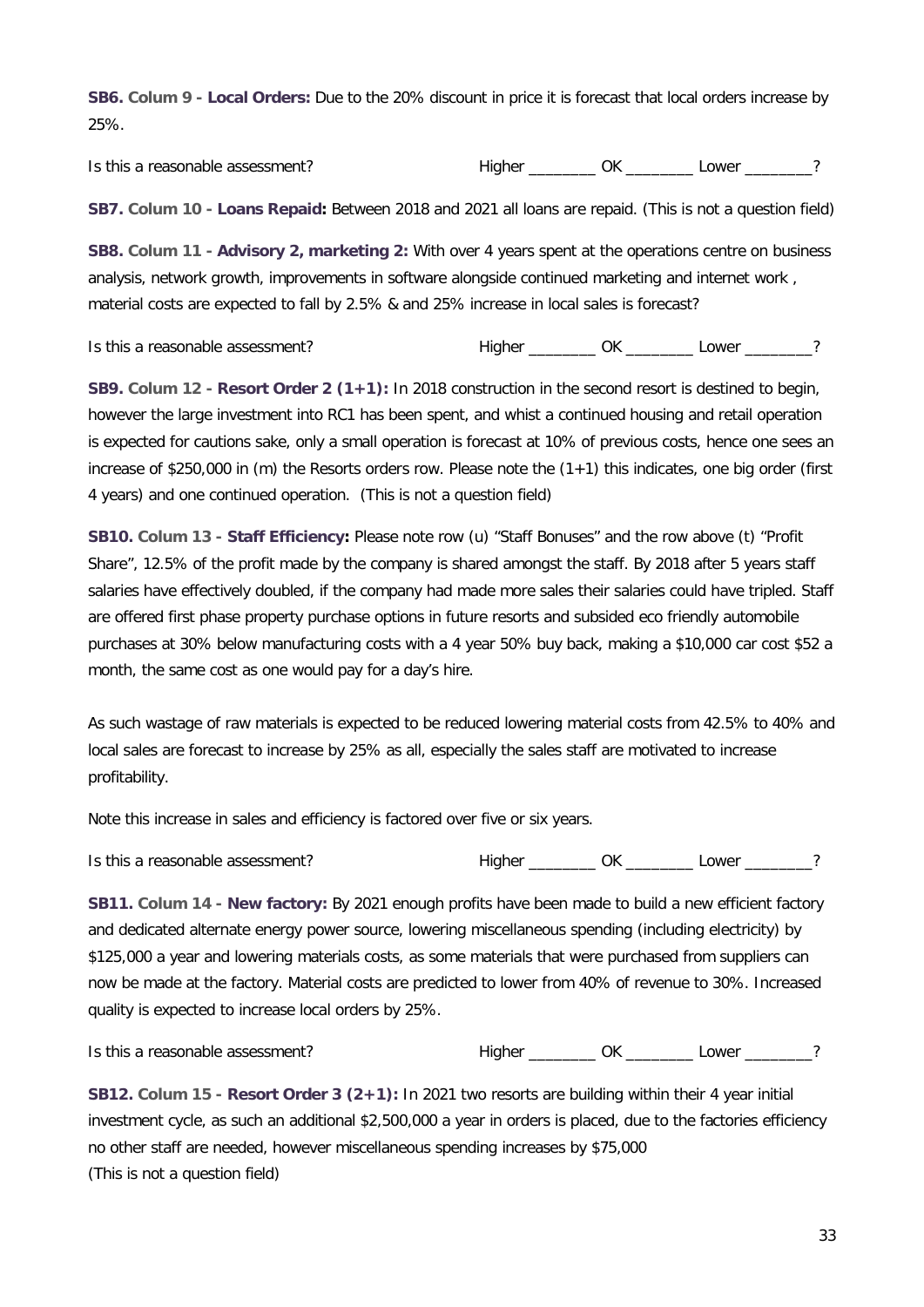**SB13 a & b. Colum 16 & 17 - Discount 2:** Product price can now be lowered by 30%, The Window Factories products are now 50% lower than its 2014 price, material costs rise back up to 40%, miscellaneous spending increases by \$100,000.

As products are now 30% cheaper alongside continued work from both the media and business advisory departments a increase in local orders of 50% is forecast.

Is this a reasonable assessment? The Higher Theorem CK Lower 2

**SB14. Colum 18 - Resort Order 6 (3+3):** In 2026 three resorts are being built simultaneously generating orders of \$2,5Million each, alongside three others are expanding and providing orders of \$250,000 each.

Over the 5 years due to the media department, business advisory service, staff motivation and increased good will within the local community as the medical and ecological initiatives become more visible local orders are expected to rise by 25%.

Is this a reasonable assessment? Higher \_\_\_\_\_\_\_\_ OK \_\_\_\_\_\_\_ Lower \_\_\_\_\_\_?

**SB15. Colum 19 - Resort Order 8 (4+4):** In 2028 orders from the resort increase again, there are now 4 resorts in their initial hi budget phase and 4 in their continued lower budget phase. More staff bills and miscellaneous expenses are incurred.

Along with two years progress by the various departments at the operation centre, a further increase in local good, the marketing budget is raised by 25%, all told over two years a 25% increase in sales is forecast.

Is this a reasonable assessment? Higher \_\_\_\_\_\_\_\_ OK \_\_\_\_\_\_\_ Lower \_\_\_\_\_\_?

**SB16.** Colum 20 - Resort Order 16 (4+12): By 2036 the 16<sup>th</sup> and final resort begins, by this point staff bonuses are now double their basic salary, this alongside the extra 8 years of marketing, business analysis and by this point earth changing PR as the combined resorts across the USA attend to all Medicaid and Medicare liabilities, alongside producing green energy for over half of the USA.

Due to the above, over the final 8 years a 50% increase in local orders is forecast.

| Is this<br>s a reasonable assessment?<br>$\sim$ $\sim$ $\sim$ $\sim$ $\sim$ $\sim$ | . . | ٦k | <b>OWAR</b> |  |
|------------------------------------------------------------------------------------|-----|----|-------------|--|
|                                                                                    |     |    |             |  |

#### End of Suppliers Butterfly Questions

**Note:** The 2014 to 2036 figures do not include, building contracts offered to the operation centre's building company for building developments, infrastructure and private housing outside the resort. The local sales row only forecasts sales to other building companies and individuals within the 3000 square mile local area. A fair to large amount of private and government contracts are expected further, increasing income.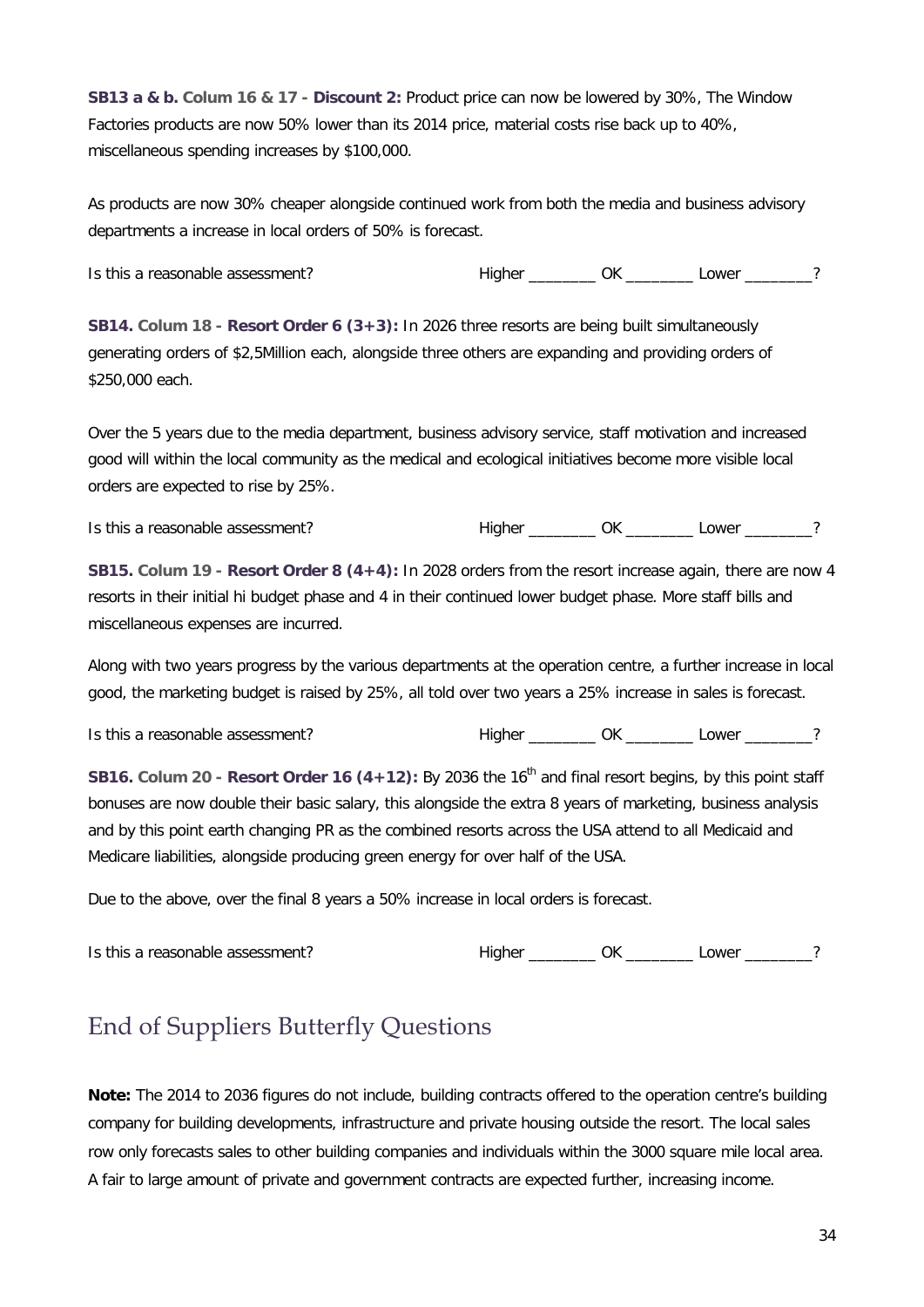| Investment                      | \$2,500,000   |
|---------------------------------|---------------|
| 2036 Return                     | \$129,356,130 |
| Return %                        | 5175%         |
| <b>Annual Interest</b>          | 19.65%        |
| <b>Adjusted Annual Interest</b> | 22.65%        |
| <b>Bank Interest Rate</b>       | 3.30%         |

Summing up, for a \$2,5 million arranged investment, working on a guarded (low) estimate the building company should expect to have accumulated \$130 million by 2036 a 5175% return, the equivalent of putting the \$2,5 million in the bank at a 19.65% interest rate. However this model does not include inflation as such 22.65% is more accurate.

**America Butterfly Question, AB3:** Has the case been made that within manufacturing the window factory business model is innovate and profitable?

Defiantly Probably Not Really 2

On the subject of inflation, in general terms it makes little difference to the model as under normal economic circumstances expenses and product prices would increase at the approximately the same rate.

However the desired effect of the "American Butterfly" solution is to see inflation level out, and in some areas decrease while GDP (what the USA sells) and salaries increase, thus the money in everyone's pockets increases while products stay the same price, or decrease as in the case of products from "The Window Factory"

A typical example is in energy, the process of digging or drilling for fossil fuel then transporting it, then processing it is expensive, and as it is a limited commodity, supply and demand further raises its cost. Once manufactured, Solar Arrays and hydro power save on maintenance and have no such cost implications, added to that eclectic, cars' prototype batteries can power a car 300 miles on a single charge costing only \$10.

A more specific example of this is in the cost of housing. At first, it is hoped for resort property values will increase making investments more attractive. By 2036, with supplies at half the price they are now, and in general after 22 years, with many improvements in building economics and logistics created at the research centers, one would expect the cost of construction to be greatly reduced.

For example if in 2014 a property costs \$300,000 to build (including land and infrastructure) if building supplies cost are reduced by 50%, in 2036 the same property will cost \$225,000. At the same time, today the average post tax household income is \$50,000; if by 2036 it rose to \$75,000, the same house will cost three years household income, as opposed to six.

This brings the American Butterfly solution back to the core of economics, as the word economics was invented by the Greeks, who called it *Oikonomia*, and it was defined as: the management and building of a household. Building houses since the beginning of democracy has been the foundation of economics.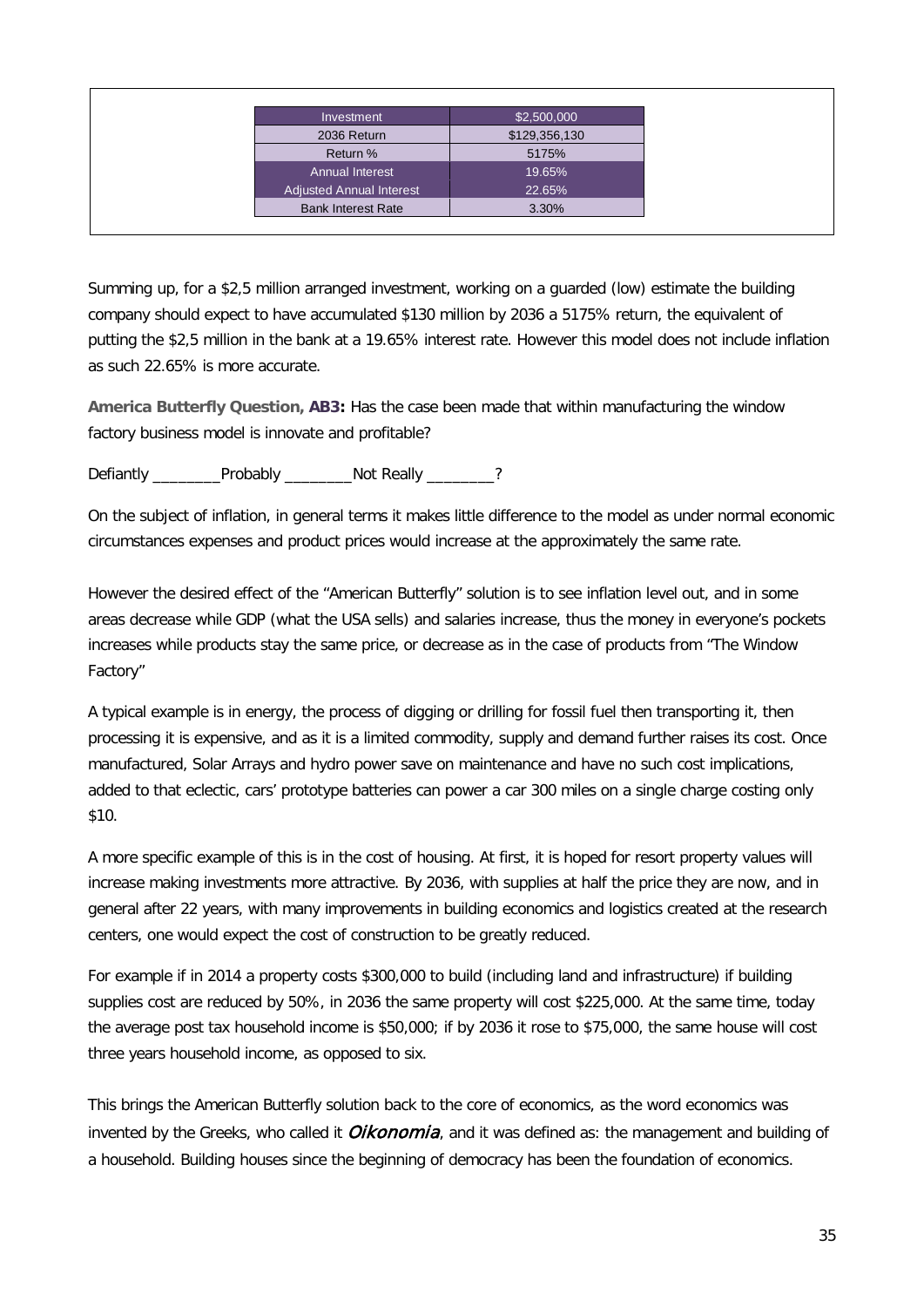At first this may present a quandary. Since all citizens would effectively have twice what they have now, it might be difficult to comprehend. Many would think, if it was that simple, why is it not so now?

There are many additional factors that will be illustrated throughout the thesis; the spreadsheet below looks at the, "Profit vs. Revenue" ratio, which is further highlighted on the bottom row (x) of the main "Window Factory" spreadsheet presented a few pages back.

An analysis performed on the Fortune 500, (the top 500 revenue making companies in the USA), including their global operations, showed their combined revenue in 2011 was \$10.8 trillion with average profits at \$750 billion. As such their "Profit vs. Revenue" ratio is 7%. For every \$1 they take in they make 7 cents profit.

Below is the "American Butterfly" supplier's model "The Window Factory" in 2018 showing a 31% "Profit vs. Revenue" ratio (c). As such for every \$1 they take in, they make 31 cents in profit, making "The Window Factory" four times more financially efficient than the average Fortune 500 company.

However, as all networked companies work as a unit the "EEE" (Ecological Experience Economy) economic model assisted by the "PQS" (Predictive Quantum Software) looks deeper, factoring the suppliers of "The Window Factory". All told for every \$1 "The Window Factory" receives the combined primary network companies make 58 cents. A financial efficiency increase of just under eight times the Fortune 500 companies if considered as a collective. This ratio rising as the years go on.

| The Window Factory                       | 2018        |              | <b>Staff</b>                     |           |              | <b>Total Profits</b>     |
|------------------------------------------|-------------|--------------|----------------------------------|-----------|--------------|--------------------------|
| Company Revenue<br>a                     | \$7,938,477 |              | <b>Bonuses</b>                   | \$330,034 | W            | \$4,641,010              |
| <b>Company Profit</b><br>n               | \$2,441,125 | m            | <b>Salaries</b>                  | \$445,550 |              | $(a + f + j + g + u)$    |
| Profit vs. Revenue (b/a)<br>$\mathbf{C}$ | 31%         |              | Sub Total                        | \$775,584 |              | <b>Total QE Score</b>    |
| <b>Suppliers</b>                         |             |              | Payroll + Income tax             | \$179,505 | $\mathsf{x}$ | 58%                      |
| Spent                                    | \$3,175,391 |              | Income after tax                 | \$596.079 |              | (w/a)                    |
| Suppliers QE Score<br>e                  | 54%         |              | Staff QE Score                   | 29%       |              | Total Tax                |
| Profit from Suppliers (d*e)              | \$1,706,772 |              | Profit from Staff (o*p)          | \$172,863 |              | 18%                      |
| Profit vs. Revenue (f/a)<br>g            | 22%         |              | <b>Actual Figure</b>             | \$221,703 |              | (estimated)              |
| Media                                    |             | <sub>S</sub> | Profit vs. Revenue (q/a)         | 2.8%      |              | <b>Total QE Tracking</b> |
| Spent                                    | \$300,000   |              | <b>Miscellaneous</b>             |           | Z.           | <b>76%</b>               |
| Media QE Score                           | 61%         |              | Spent                            | \$225,000 |              | $(x+y)$                  |
| Profit from Media (h*i)                  | \$183,000   |              | Miscellaneous QE Score           | 61%       |              | Economic Black Hole      |
| Profit vs. Revenue (j/a)                 | 2.3%        |              | <b>Profit from Miscellaneous</b> | \$137,250 | a1           | 24%                      |
|                                          |             |              | Profit vs. Revenue (u/a)         | 1.7%      |              | 100%                     |

Going further as "American Butterfly" is an US economic solution, in financial efficiency terms one includes government tax yields (t), thus for every \$1 paid to "The Window Factory," 76 cents is accounted for, leaving what is commonly known as an "Economic Black Hole" factor of 24%, which by the time the PQS has received 22 years of development the "Economic Black Hole " is desired to drop to zero, as that is the specific function of the PQS.

The above spreadsheet alongside the influences from physics that inspired the profit vs. revenue approach to American Butterfly are later presented in great detail within the American Butterfly part 3.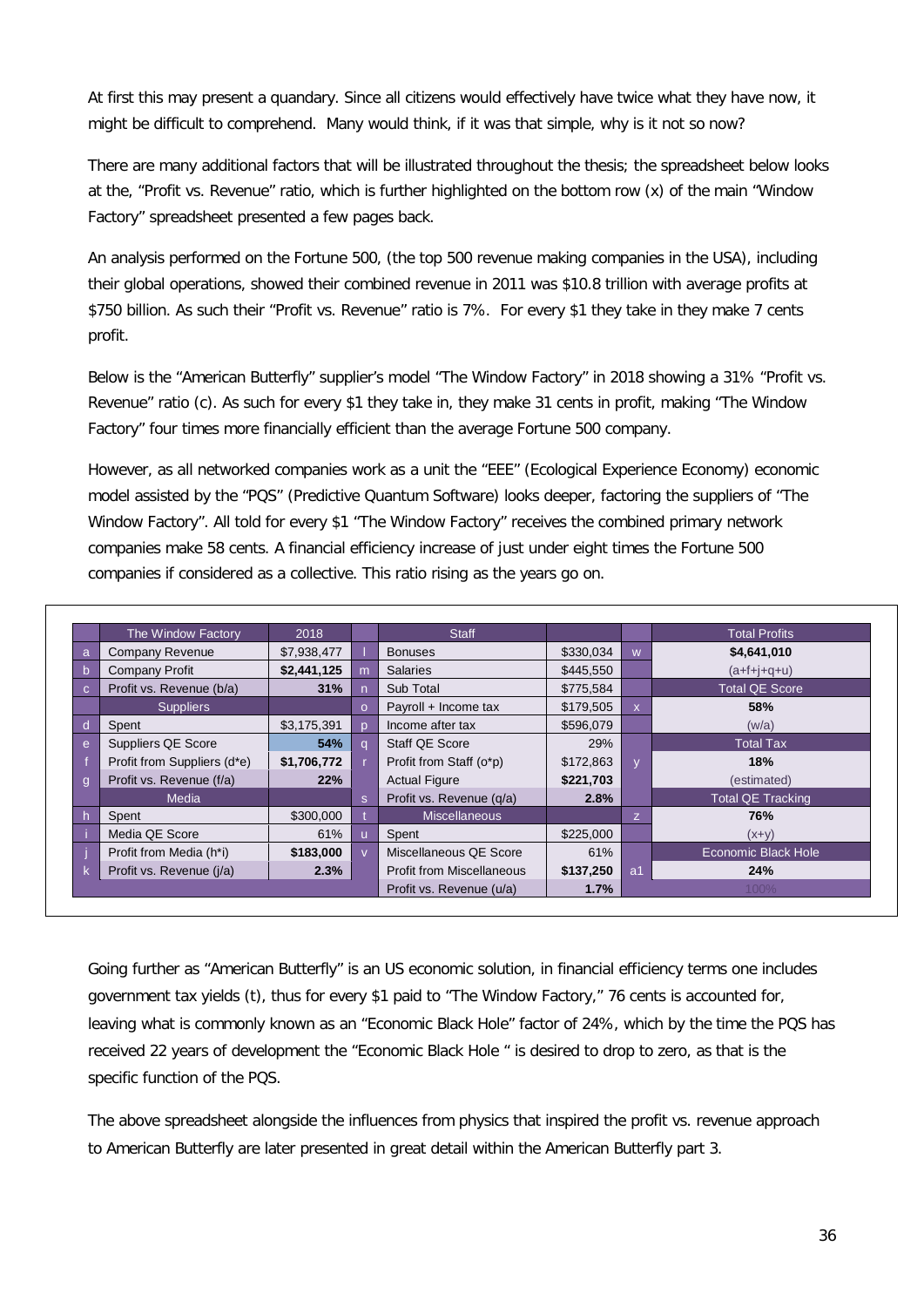#### David vs. Goliath – Small vs. Big Business

Physics aside, there is a very practice explanation as to how small companies can outperform established global companies in such a fashion.

First: As far as big companies are concerned, it matters little to them what their profit ratio is as at the end of the day. The only thing their shareholders care about is profits and dividends. If we take a look at Walmart, the USA's largest revenue-making company, last year it took \$420 billion in at its registers, and made \$16.4 billion in profit, a "Profit vs. Revenue" ratio under 4%. The company makes profits, share prices go up and dividends increase. The share holders are happy, so the board is happy, so the CEO is happy.

However, this business model is not a good economic model as for every dollar they make, another company does not. The "American Butterfly" model works differently. For example, initially the primary source of income is the construction of the resorts, from a \$1.5 billion order (tender) to supplier companies; one seeks to generate as much profit as possible. In the case in question: "The Window Factory" vs. "Walmart". The Resort Company Network profits would be \$1 billion vs. Walmart Corporate profits at \$58 million.

**Second:** Loyally, drive, and the communal desire to make as much profit as is humanly possible. If one told all employees at Walmart that they would be paid regardless of whether they came to work or not, few would turn up the next day. By the same token, offer the executives double the money to work at a rival firm, few would stay put.

The resort suppliers business model consists of many small business owners who are of course loyal to themselves and staff on profit share, thus regardless of basic salary, every day is seen as another day to make more profit, and so increase profit share.

**America Butterfly Question, AB4:** Has the case been made that given competent operation center management and next generation business & networking software, an alliance of many small businesses can be more efficient than a single large business?

Definitely \_\_\_\_\_\_\_\_ Probably \_\_\_\_\_\_\_\_ Unlikely \_\_\_\_\_\_\_\_?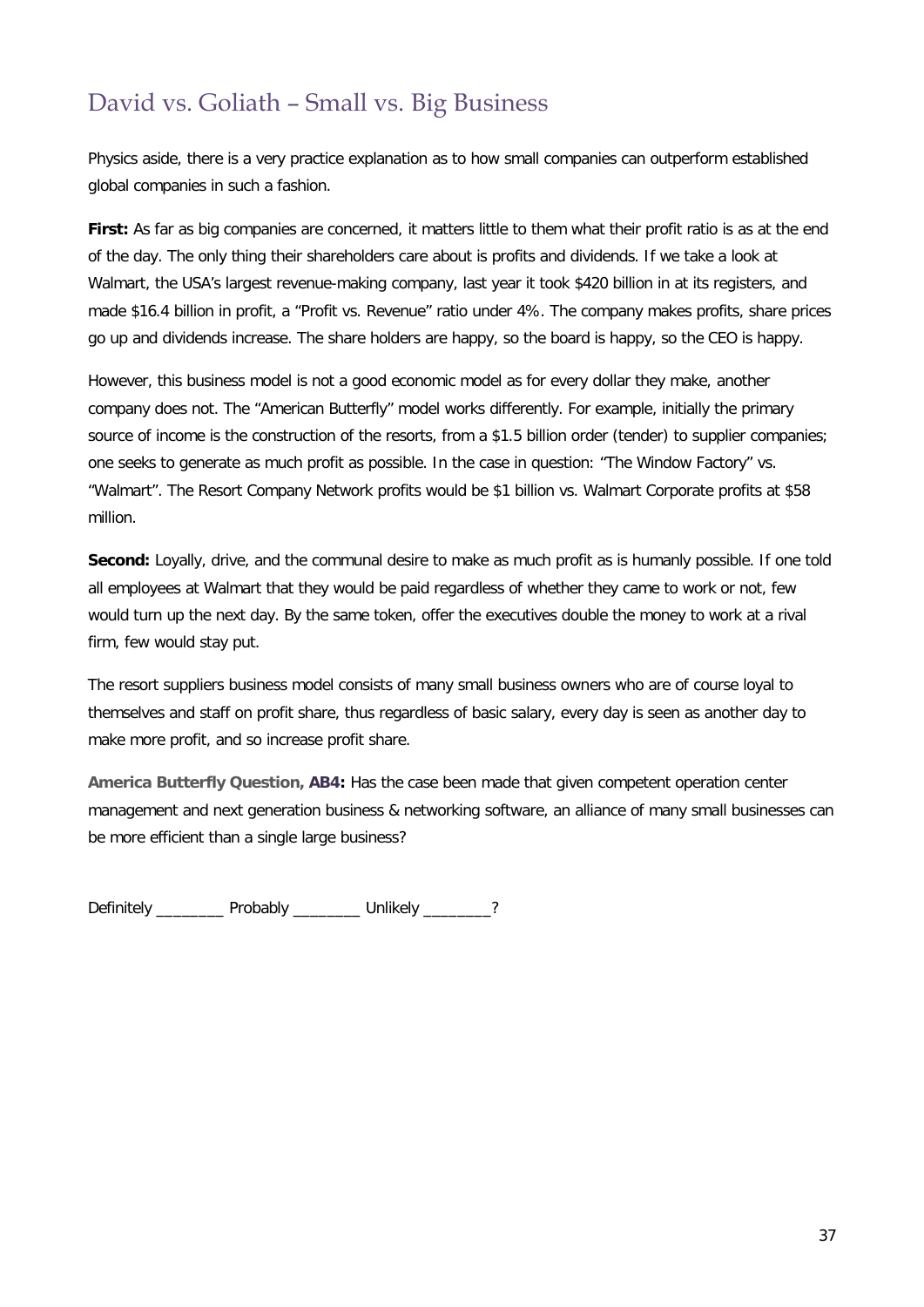## A (very) Brief Introduction to POP

The "POP" (Pressure of profit) process describes the network growth structure, the result of attempting to create mathematics that is not susceptible to rounding errors. It is exstreemly powerful, and presented in great detail within American Butterfly part 3. We start with BABY POP, the investment process which creates the 15 baby resorts from which "The Window Factory" and the other suppliers receive their orders. Without the guaranteed orders, "The Window Factory" could not create the necessary profits to promote growth.

These 15 resorts cannot all benefit from the construction suppliers tender process. The second and third resorts will pick up contracts after which the other resorts will manage the building contract, but not benefit from the suppliers model within construction. There are however many manufacturing models in different industries that will follow the same process benefiting baby resorts. Most profits made from e-commerce, are largely exclusive to the parent resort. This action is deliberate as the first resort needs to be economically unbreakable, thereby becoming "the anchor" for all other resorts in its league.

The "POP" process maybe best described as a continuous cash injection, companies are required by 2018 to make at least 40% profit in relationship to their initial investment. In the case of the window factory their initial investment was \$2.5 million and their 2018 profit is forecast at \$2.44 million i.e. 98%. In general if a company's forecast is lower than 40%, their investment will need to be increased, while their property returns remain the same.

As such the minimum first phase resorts will make in 2018 will be \$800 million as that is 40% of the (base) investment price. However due to over-performance expected from the technology companies, building suppliers, and retail suppliers to the technology company's e-commerce endeavors, a figure in the region of \$2 billion is forecast for each of 512 first (2014) and second (2016) mother resorts.

The graphic middle right shows the timeline for the creation of the first 8 resort networks created by Baby POP, after which new networks are created each year until a league of 16 is completed. Underneath we see a sample of the Baby POP spreadsheet, which is shown in full over 8 pages within American Butterfly part 3. Please note the pink squares displaying the annual \$350 million investment from the parent resort (Resort Company  $1= RC1$ ) into its baby company, thus bolstering the baby's ( $RC2$ 's) profits.

The profit target for (RC2) is lower at \$700 million; in 2021 RC2 is expected to meet its profit target, once met, as before a new resort is funded (RC3), at which point the \$375 million from RC1 goes into RC3 - this time however RC3 also has \$300 million from RC2 generating a total of \$675 million a year. As this process continues, the more baby resorts in the league, the higher the "POP" (Pressure of Profit) and the greater the cash injection, by 2036 the 16<sup>th</sup> resort network receives \$2.7 billion from Baby POP.

From the 4<sup>th</sup> resort onward the profit target reduces to 25%, in addition over 10% will be generated via the operations center where-by the profit goes straight to Baby POP, so the actual profit target in comparison to investment is but 15%, as such Baby POP acts as a fail safe, an "at the worst we will achieve this".